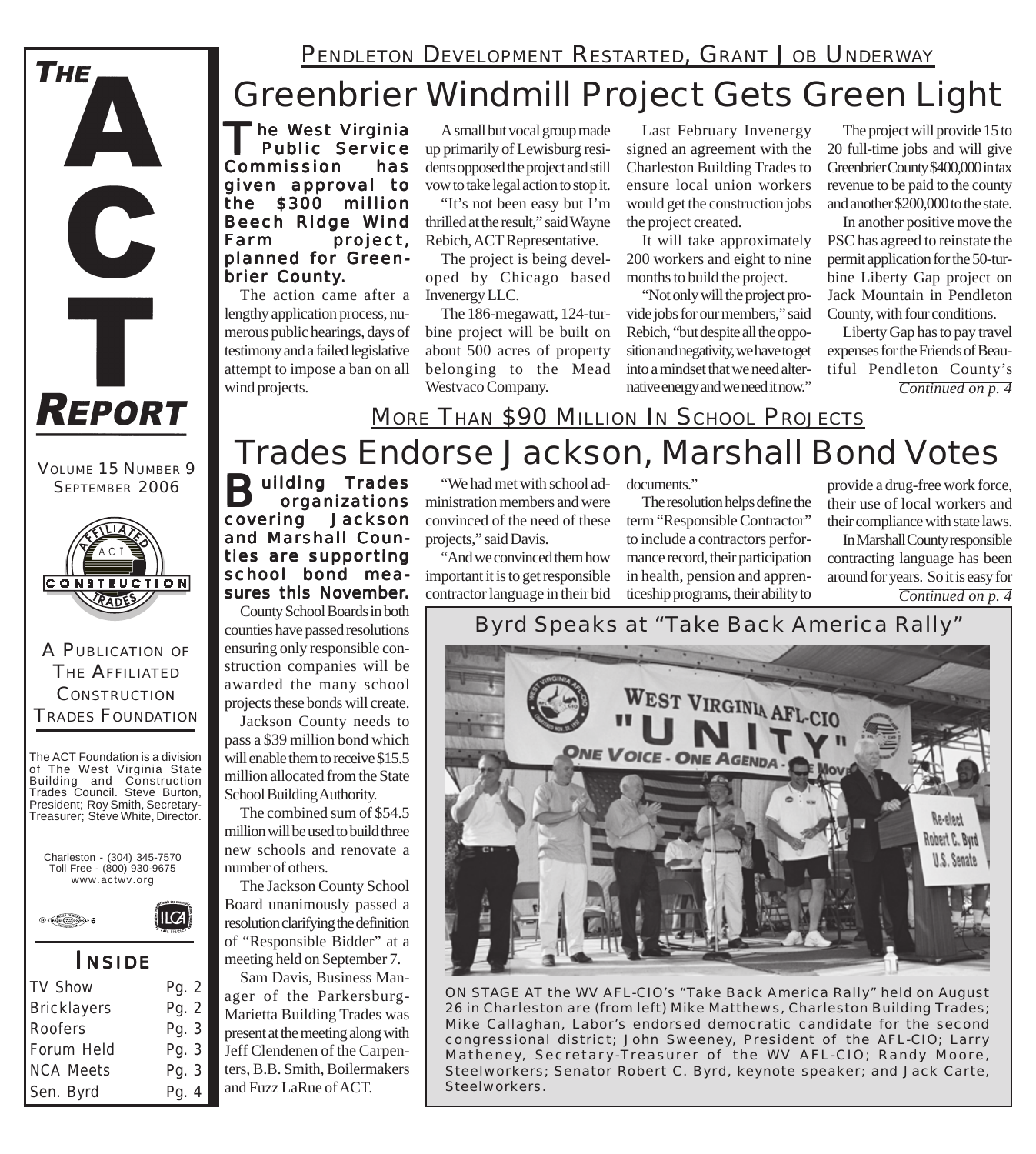# WV's Underground Economy TV Show Aired

ACT's TV show Underground Economy" aired around the Labor Day weekend in three television markets.

Plans are underway to rerun the program in more media markets across the state.

The program is getting some attention to the growing problems of low wage imported labor in the construction industry and other key industry in the state.

The ACT Foundation hired video producer Eric Spelsberg to travel across the state and capture a variety of images showing the "Underground Economy" at work.

Examples included a pipeline contractor in Clendenin that had no contractor license, wage bond, Secretary of State registration, WV workers compensation, or other business requirements to perform the pipeline maintenance work they were doing.

Publicly funded projects in Parkersburg, Morgantown and Shinnston were also highlighted.

"Some of the activity was just plain illegal," said Steve White, ACT Director. "And some jobs while legal are still questionable."

White is referring to situations where companies import workers into the state to take jobs local workers need and want.

Some of these companies may be getting state tax credits meant to help create jobs for local workers.

The show documented how companies are using labor brokers to import workers from Mexico.

Workers from Mexico found at two Allegheny Wood Product mills in Preston County were interviewed. They were hired by a company called Spanforce La-

CT's TV show bor, based in Lewisburg, WV. Spanforce provided transportation, housing, TV, telephones

and a job at the mill. The workers made \$6.50 per hour.

When Spelsberg tried to interview Spanforce owner Ray Wiley he was thrown out of Spanforce's office.

But West Virginia Public Broadcasting was able to get an interview with Wiley for their own feature story on imported labor.

Wiley admitted to using a contactor in Mexico who paid off government officials in order to get work visa's for workers wanting to leave the country.

He claimed he only recruited workers to take the jobs West Virginians didn't want.

Yet the story went on to show how workers at a flooring company in Mingo County were facing wage cuts of up to \$3 per hour. At the same time a different labor broker was importing workers at the mill.

The mill owner, Columbia Forest Product from Oregon, is on the most recent list of state job creation tax credit recipients.

In addition the mill was built on public land with a variety of economic development incentives.

In still another set of recent stories a Spanforce worker who was wanted for murder was arrested and also turned out to be an illegal alien. And a four year old from Fayette County was killed in a car wreck caused by an illegal alien who was working in a Boone County coal mine.

Prior to the shows airing, members of the building trades and supporters from other union protested in front of the Immigration and Customs Enforcement (ICE) offices in Charleston.

ICE, formerly know as INS, is the federal agency responsible for identifying and apprehending illegal immigrants and companies who use them.

The protestors had a 16 foot inflatable 'mouse' that was blindfolded and the event was called the "Blind as ICE Rally."

"Not only are we facing ruthless employers who are importing labor with the help of our tax dollars, government agencies who are to enforce our laws refuse to do so," said White.



*WITH A 16 FOOT blind mouse in the background ACT's Steve White talks to members of the trades and other unions in front of the Immigration and Customs Enforcement office. The Rally took place in Charleston on August 25.*

### *Bricklayers #15 Help Habitat for Humanity*



*BRICKLAYERS LOCAL 15 members continued their involvement with Habitat for Humanity in Marion County in a little different way from their usual efforts. Pictured are (from left) Glen Ratliff, William Law, Craig Zickefoose, Leroy Hunter Sr., Timothy Kuhn, Russell Cerisano and Eldon Fowler.*

*Instead of pitching in with their masonry skills they participated in the groups golf outing. Eight members played in the outing and according to Local 15 organizer Joe Dalton, everyone enjoyed the event.*

*"Over the last few years we've volunteered a lot of hours helping Habitat build affordable housing," said Dalton. "We're happy to contribute to a worthy cause in our community."*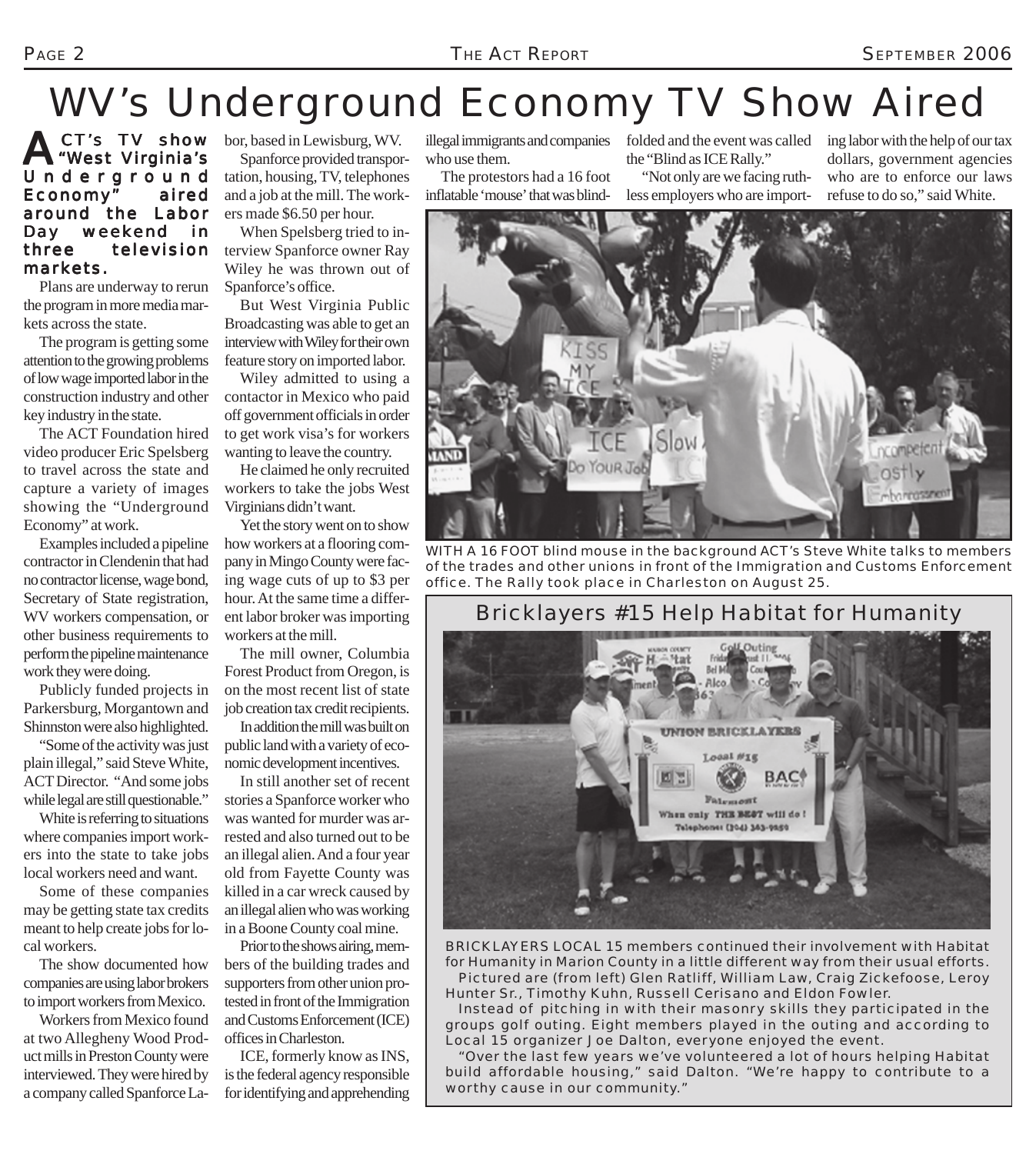# NCA Meets With Trades

Getting competi-<br>tive union contractors to bid \$180 million of new highway projects coming out for bid over the next few months is a top agenda item for many of the basic trades.

ers, but getting contractors to bid competitively is not always easy.

That's why the ACT Foundation is working with crafts to help find contractors who are interested, and have the capacity, to bid these large jobs.

"We're doing whatever we can to get out in front on these projects," said Ronnie Burdette,

35 and other highway projects in the state.

The NCA was formerly known as the Heavy and Highway Alliance and is based in Washington DC. It's mission is to help union contractors and union workers be successful getting work.

Steve Roots, Vice-President of the NCA's Heavy and Highway

> Division, came to Charleston August 18 to meet with the Trades and Darrell Allen from the WV Department of Transportation to find out what was coming up for bid.

A number of union representatives and contractors participated in the meeting. One thing

they learned was the largest project for Route 35 is to be a design-build project. In fact it is one of three allowed by a new state law passed earlier this year.

Traditional projects would see the design already done before the construction contract is let.

A design-build project combines both the design and construction phases into one bid.

# Apprentice Forum

Roy Smith, Secre- Community Center.<br>
The idea to me stary-Treasurer of the West Virginia State Building and Constr uction Trades, held a special apprentice event in Charleston on August 17 with local business agents and training coordinators.

The purpose was to reach out to women and minorities. According to Smith, about 40 people attended.

The Rev. Matthew Watts of the Grace Bible Church in Kanawha County volunteered to act as a recruiter. Watts has experience working with young people through his activities as a leader of Hope

The idea to meet arose while Smith and Watts dis-

cussed the problems the Trades have in getting good applicants and the problems some minorities have in finding good job opportunities in the trades.

The guests were given an orientation about what it's like to be a construction apprentice. Numerous trades were represented to guide guests through the process of when to sign up for apprenticeship programs, what is required, how to become eligible, and other information.

"I felt it was successful," said Smith. "This is another step we're taking to recruit good candidates."

*CARPENTERS TRAINING DIRECTOR Odie Parkins (left) talks with interested candidates about apprenticeship opportunities.*



*STEVE ROOTS of the National Construction Alliance (right) speaks to a group of union and contractor representatives about the upcoming highway work on Route 35.*

government to be spent over the next four or five years but the process is being accelerated.

ing months.

been earmarked by the federal

Instead the state will sell bonds to get the \$180 million needed up front, and use the money already pledged for the projects by the Federal Highway Department to make the bond payments.

These projects represent opportunities for local union workBusiness Manager for the Operating Engineers Local 132. "We are serious about getting this work for our members and we're not going to just wait to see how the bids turn out, we're starting now."

One of the actions taken is to invite a representative of the National Construction Alliance to a meeting to discuss the Route

Roofers 242 Looks For New Apprentices

Roofers Local<br>
R242's Joint Apprenticeship Committee is looking for applicants to their apprenticeship program.

On Wednesday, October 18 applications will be taken at 118 20th Street, Unit 25, Parkersburg

Local from 10:00am to 2:00pm. Applications will be taken at the same time and place on the third Wednesday of each month.

> To qualify for an interview an applicant must be at least 18 years of age, capable of doing the work of the Roofing trade, and pass a standard aptitude test administered by the WV Em

ployment Service.

Having a high school diploma or equivalent is not required but recommended.

Applicants must also live in the work area which includes Athens, Meigs, Morgan, Noble and Washington Counties of Ohio and Barbour, Braxton, Calhoun, Doddridge, Gilmer, Harrison, Jackson, Lewis, Marion, Monongalia, Pendleton, Preston, Pleasants, Pocahontas, Preston, Randolph, Ritchie, Roane, Taylor, Tucker, Tyler, Upshur, Wetzel, Wirt, and Wood in WV.

Starting apprentices earn \$11.25 plus benefits. Classes are taken two nights a week from mid-October to mid-April.

In addition to class room training an apprentice must get between 4200 and 6000 hours of on-the-job training to complete the program.

All applicants will be received without regard to race, religion, color, national origin or sex.

For more information call 304/ 485-5099.